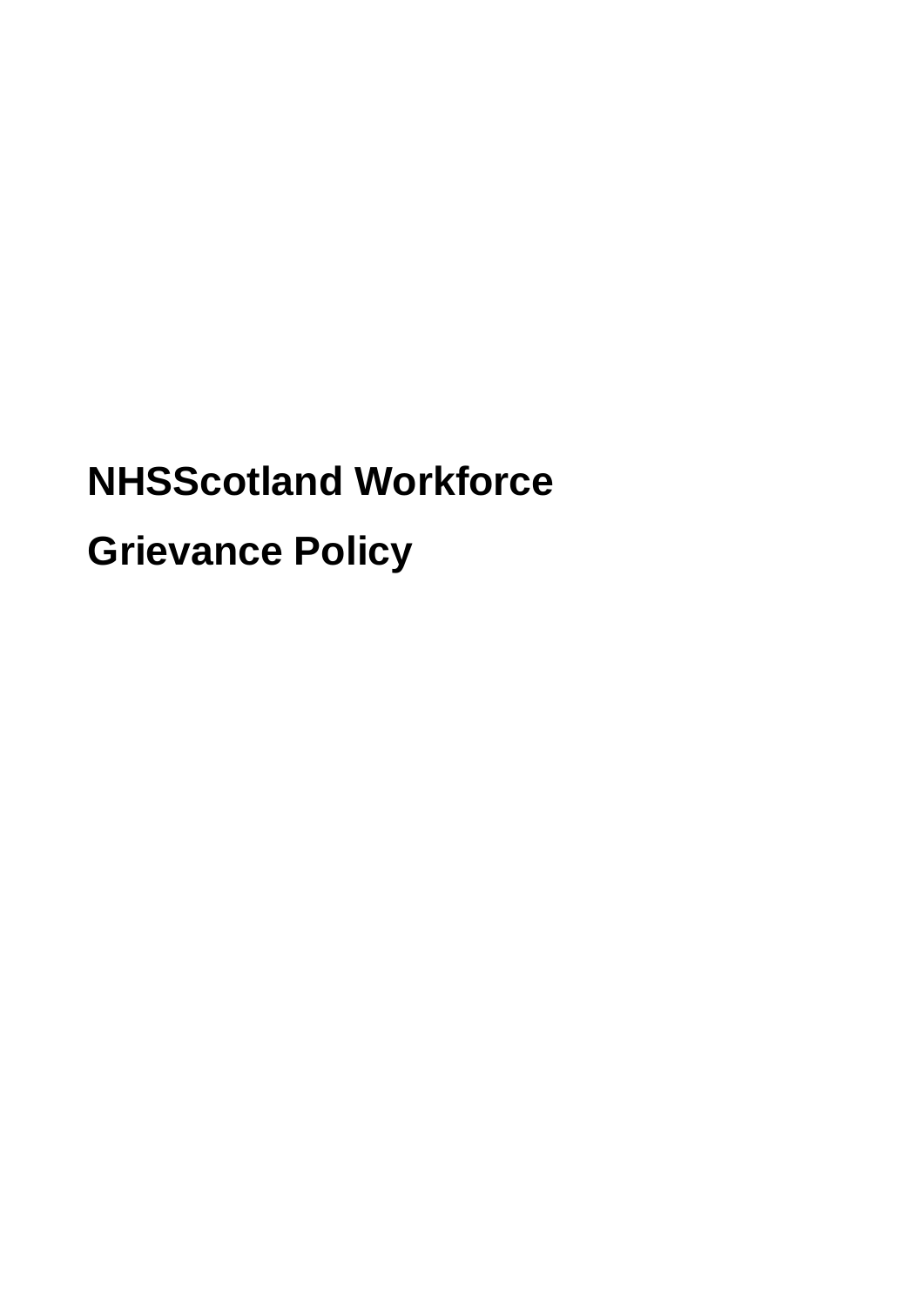## **1. Grievance**

## **1.1 Aim**

1.1.1 To offer a clear process for all parties to air their differences and seek resolution.

#### **1.2 Scope**

1.2.1 This policy applies to all employees. In addition it applies to workers such as bank, agency and sessional workers. References to employees should be taken to apply to workers unless otherwise stated.

1.2.2 A grievance is a complaint from an employee or group of employees (collective grievance) regarding their working situation.

1.2.3 Potential areas of grievance include but are not limited to:

- terms and conditions of employment
- health and safety
- new working practices
- organisational change

1.2.4 If the complaint is about working relationships, please refer to the NHSS cotland Bullying and [harassment policy](https://workforce.nhs.scot/policies/bullying-and-harassment-policy-overview/)<sup>1</sup>

1.2.5 This Policy is compliant with current legislation and will meet the aims of the [Public Sector Equality Duty](https://workforce.nhs.scot/about/principles-and-values/)<sup>2</sup> of the [Equality Act 2010](https://www.legislation.gov.uk/ukpga/2010/15/contents)<sup>3</sup>.

#### **1.3 Definitions**

1.3.1 A **collective grievance** occurs when a group of employees have a shared grievance related to their employment situation.

1.3.2 An **individual grievance** occurs when one employee has a grievance related to their working situation.

1.3.3 **Status quo** is defined as the working arrangements in place at the time that the grievance is raised. In line with the Staff Governance Standard, if employees have not been involved in the decisions that have affected them, it is the working arrangements in place prior to the change that apply.

#### **1.4 Roles and responsibilities**

1.4.1 There are a range of standard expectations on all parties including HR, Trade Union representatives and Occupational Health which underpin all policies. Read more about standard [roles and responsibilities](https://workforce.nhs.scot/about/roles-and-responsibilities/)<sup>4</sup>. In addition, the following specific responsibilities apply to this policy:

#### 1.4.2 **Line Manager**

The line manager should:

- discuss concerns at the earliest opportunity, utilising early resolution to manage the issue without delay
- attempt to resolve issues raised by employees fairly, consistently and in a timely manner
- keep employees fully informed on progress relating to the grievance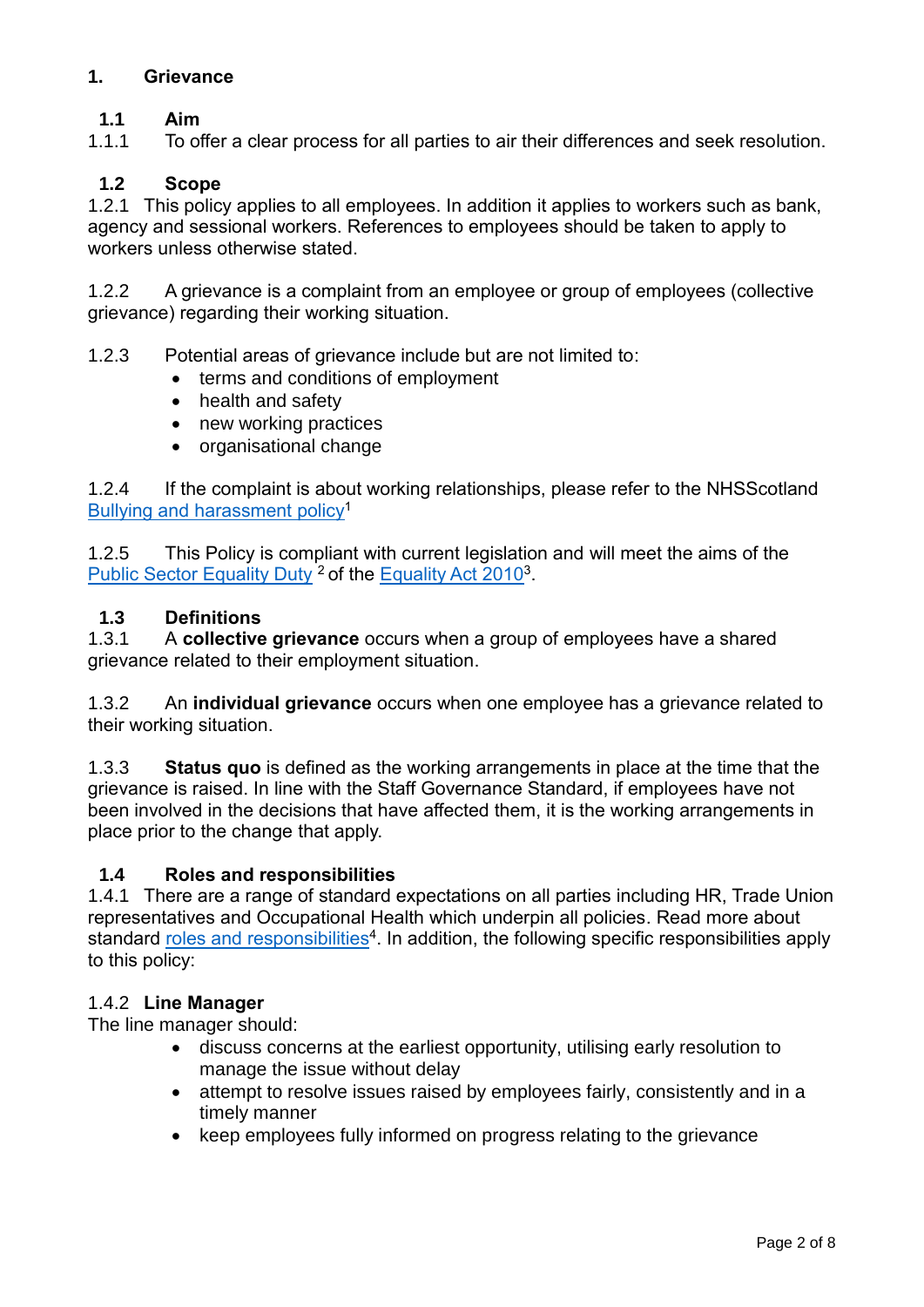## 1.4.3 **Employee**

The employee should:

- actively participate in the process in an attempt to address the issue without delay
- co-operate with others in ways which help to resolve issues
- tell the employer what outcome they are looking for

# **1.5 Procedure**

# 5.5.1 **Status Quo**

1.5.1.1 The use of status quo provides stand still arrangements to allow work to continue while attempts are made to resolve the grievance.

1.5.1.2 Wherever possible, the status quo should remain in place until the grievance process has concluded.

1.5.1.3 The status quo may be set aside where:

- a continuation of status quo will result in a breach of statutory or other mandatory regulations, including patient safety issues
- an agreement is reached by all parties to do so
- the grievance is about a change or action already agreed by management and trade unions

## 1.5.2 **Early Resolution**

1.5.2.1 The route for grievance is shown in the [Grievance policy flowchart](https://workforce.nhs.scot/supporting-documents/flowchart/grievance-policy-flowchart/)<sup>5</sup> which outlines the procedure through both the early resolution and formal stages.

1.5.2.2 When one or more employees feel aggrieved about an issue, it should be raised in the first instance with their line manager. Where this is not possible or appropriate, early resolution can be sought with the next level of management.

1.5.2.3 The manager must acknowledge the grievance in writing, using the early resolution [individual](https://workforce.nhs.scot/supporting-documents/letter-template/grievance-policy-early-resolution-individual-grievance-acknowledgement-letter/)<sup>6</sup> or [collective](https://workforce.nhs.scot/supporting-documents/letter-template/grievance-policy-early-resolution-collective-grievance-acknowledgement-letter/)<sup>7</sup> grievance acknowledgement letter inviting the employee to meet to discuss the grievance within 14 calendar days, from first notification.

1.5.2.4 Managers and employees are encouraged to deal with the grievance at the early resolution stage. In many instances, conversations between the manager and an employee will be sufficient to ensure that the grievance matter is resolved.

1.5.2.5 The outcome of this discussion will be confirmed in writing to the employee within 7 calendar days, using the early resolution [individual](https://workforce.nhs.scot/supporting-documents/letter-template/grievance-policy-early-resolution-individual-outcome-letter/)<sup>8</sup> or [collective](https://workforce.nhs.scot/supporting-documents/letter-template/grievance-policy-early-resolution-collective-grievance-outcome-letter/)<sup>9</sup> grievance outcome letter.

1.5.2.6 Consideration can be given to use of a third party, who has relevant specialist knowledge, to assist with early resolution, if agreed by both parties.

## 1.5.3 **Formal Procedure**

1.5.3.1 If the grievance cannot be resolved during early resolution, the employee may choose to initiate the formal procedure. They should complete the Stage 1 Grievance notification form for [individual grievance](https://workforce.nhs.scot/supporting-documents/form/grievance-policy-stage-1-individual-grievance-notification-form/)<sup>10</sup> or [collective grievance](https://workforce.nhs.scot/supporting-documents/form/grievance-policy-stage-1-collective-grievance-notification-form/)<sup>11</sup> and submit this to the manager identified in the early resolution outcome letter within 14 calendar days of receiving the written outcome.

1.5.3.2 Dependent on the complexity of the case, the requirement for an investigation can be agreed by both parties or an investigation can be commissioned by the Grievance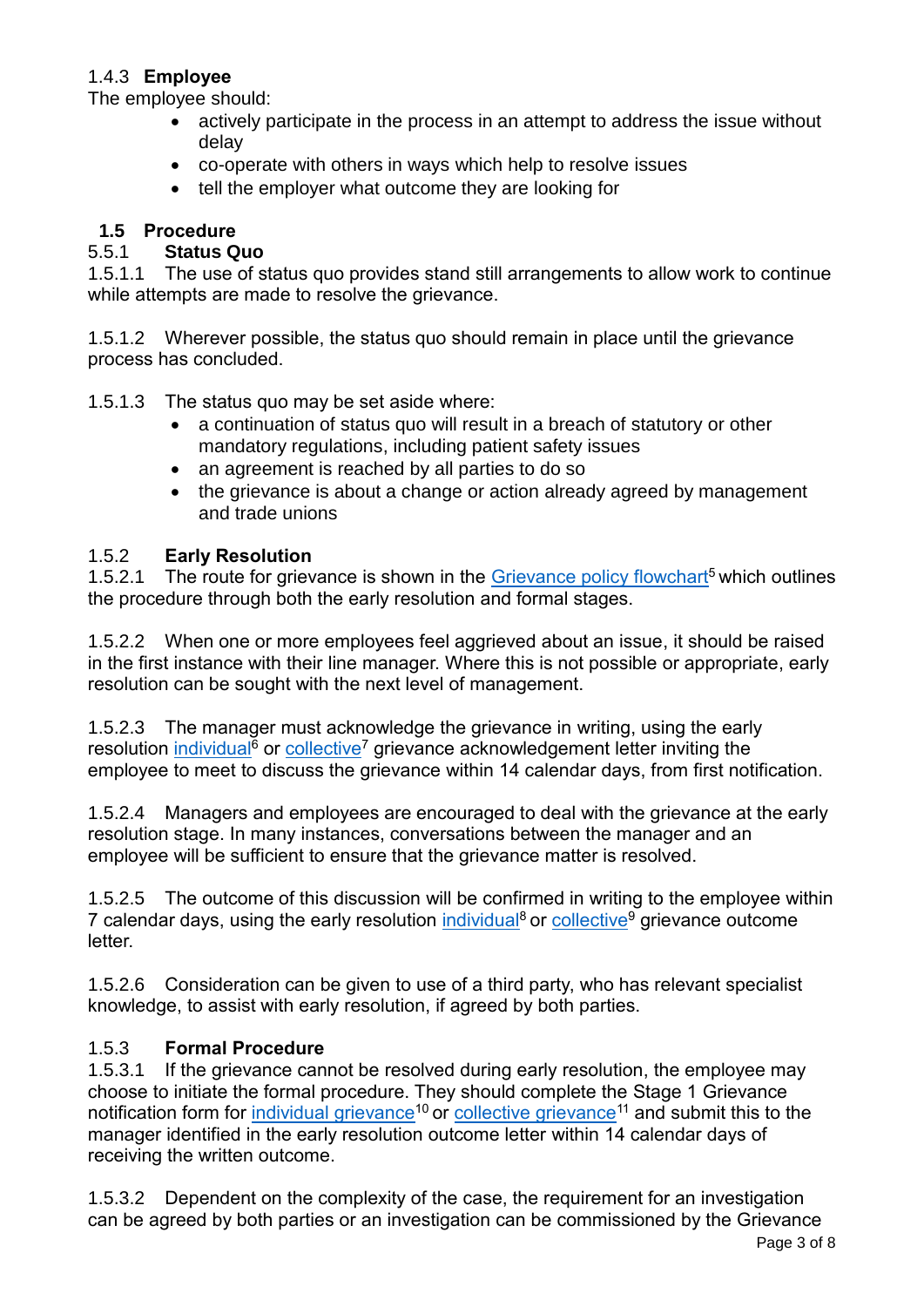Hearing panel at Stage 1 or 2. The findings of the investigation will be presented at the Hearing. Find out more about the **NHSScotland Workforce Policy Investigation Process**<sup>12</sup>.

1.5.3.3 The Chair of any panel must have the authority to determine an appropriate outcome.

## 1.5.4 **Stage 1**

1.5.4.1 The Grievance will be acknowledged in writing, using the Stage 1 [individual](https://workforce.nhs.scot/supporting-documents/letter-template/grievance-policy-stage-1-individual-grievance-acknowledgement-letter/)<sup>13</sup> or [collective](https://workforce.nhs.scot/supporting-documents/letter-template/grievance-policy-stage-1-collective-grievance-acknowledgement-letter/)<sup>14</sup> grievance acknowledgement letter and provisional timescales advised. The letter will be sent within 7 calendar days from receipt of the grievance being raised or progressed.

1.5.4.2 The Stage 1 panel will consist of a manager, according to the scheme of delegation, as Chair and an HR representative. To ensure impartiality all panel members, must have had no prior involvement in the case.

1.5.4.3 Other persons in attendance will normally include:

- the employee
- a Trade Union representative or work colleague
- the manager who received the grievance
- the HR representative supporting the manager
- any witnesses called by either party. Witnesses will have the right to be accompanied and will only be present when giving their own evidence

1.5.4.4 The Chair will be responsible for writing to all parties no later than 14 calendar days in advance of the hearing and requesting written statements to be shared 7 calendar days before. The Grievance notification form will be copied to the manager presenting the case.

1.5.4.5 All grievance hearing outcomes will be confirmed in writing to the employee and their representative within 7 calendar days of the hearing, using the Stage 1 [individual](https://workforce.nhs.scot/supporting-documents/letter-template/grievance-policy-stage-1-individual-grievance-outcome-letter/)<sup>15</sup> or [collective](https://workforce.nhs.scot/supporting-documents/letter-template/grievance-policy-stage-1-collective-grievance-outcome-letter/)<sup>16</sup> grievance outcome letter.

#### 1.5.5 **Stage 2**

1.5.5.1 In the event that the employee(s) remains dissatisfied the matter should be referred to the second and final formal stage.

1.5.5.2 The employee should complete the Stage 2 [individual](https://workforce.nhs.scot/supporting-documents/form/grievance-policy-stage-2-individual-grievance-notification-form/)<sup>17</sup> or [collective](https://workforce.nhs.scot/supporting-documents/form/grievance-policy-stage-2-collective-grievance-notification-form/)<sup>18</sup> grievance notification form and submit this to the manager identified in the Stage 1 outcome letter within 14 calendar days of receiving the written outcome.

1.5.5.3 The Stage 2 panel will comprise of a manager, according to the scheme of delegation, as Chair and an HR representative. To ensure impartiality, all panel members must have had no prior involvement in the case.

1.5.5.4 Other persons in attendance will normally include:

- the employee
- a Trade Union Representative or work colleague
- the Stage 1 Hearing Chair
- the HR representative supporting Stage 1 Hearing chair
- any witnesses called by either party. Witnesses will have the right to be accompanied and will only be present when giving their own evidence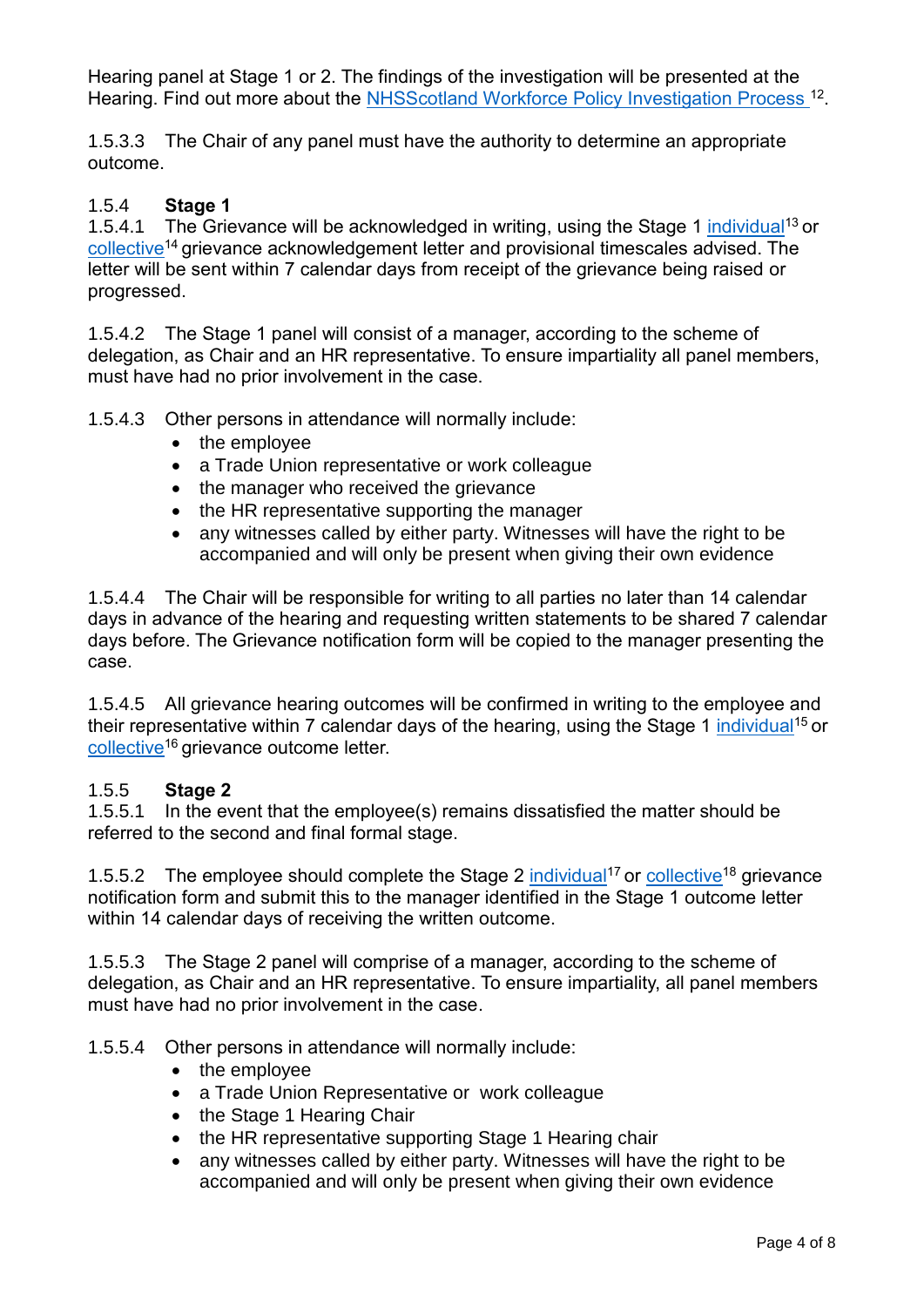1.5.5.5 The Chair will be responsible for writing to all parties no later than 14 calendar days' in advance of the hearing and requesting written statements to be shared 7 calendar days before. The Grievance notification form will be copied to the manager presenting the case.

1.5.5.6 All grievance hearing outcomes will be confirmed in writing to the employee and their representative within 7 calendar days of the hearing, using the Stage 2 [individual](https://workforce.nhs.scot/supporting-documents/letter-template/grievance-policy-stage-2-individual-grievance-outcome-letter/)<sup>19</sup> or [collective](https://workforce.nhs.scot/supporting-documents/letter-template/grievance-policy-stage-2-collective-grievance-outcome-letter/)<sup>20</sup> grievance outcome letter.

1.5.5.7 Unless wider organisational issues are identified this concludes the internal process.

# 1.5.6 **Collective grievances**

1.5.6.1 The process to be followed for collective grievances is as detailed for individual grievances, with the exception that all correspondence will be sent to the nominated employee representing the group and their representative.

1.5.6.2 At each stage of the process the group will be represented by a maximum of three people, including the Trade Union representative.

#### 1.5.7 **Grievances with wider organisational consequences**

1.5.7.1 Where the grievance relates to an issue where the outcome might affect more than one individual and the issue cannot be resolved at Stage 2, it may be referred to the Director of Human Resources and Employee Director. They will be responsible for determining whether the grievance raised has wider organisational consequences beyond the aggrieved party.

1.5.7.2 Examples of issues with wider organisational consequences include:

- the application of terms and conditions of service
- the implementation of a Board-wide policy
- matters which could become litigious, or the focus of an industrial dispute

1.5.7.3 If agreed as having wider organisational consequences, the Director of Human Resources will organise a formal hearing, which will normally be heard by one nonexecutive and one executive member, supported by a senior member of the HR department not previously involved.

1.5.7.4 Outcomes will be confirmed in writing to the employee and their representative within 7 calendar days of the hearing, using the appropriate <u>standard letter template</u><sup>21</sup>.

1.5.7.5 This concludes the internal process for cases which fall into this category.

## 1.5.8 **Grievances not concluded at the time of employment terminating**

1.5.8.1 If a grievance has been raised, but not concluded by the time the employment terminates, the grievance will be concluded with a paper review of the position and a written response given to the former employee within 28 calendar days of the employee's termination date.

#### 1.5.9 **Post-employment grievances**

1.5.9.1 Should a former employee raise a grievance within 28 calendar days of the employment ending, the matter will be investigated and a response will be given in writing.

## 1.5.10 **Maintaining relationships**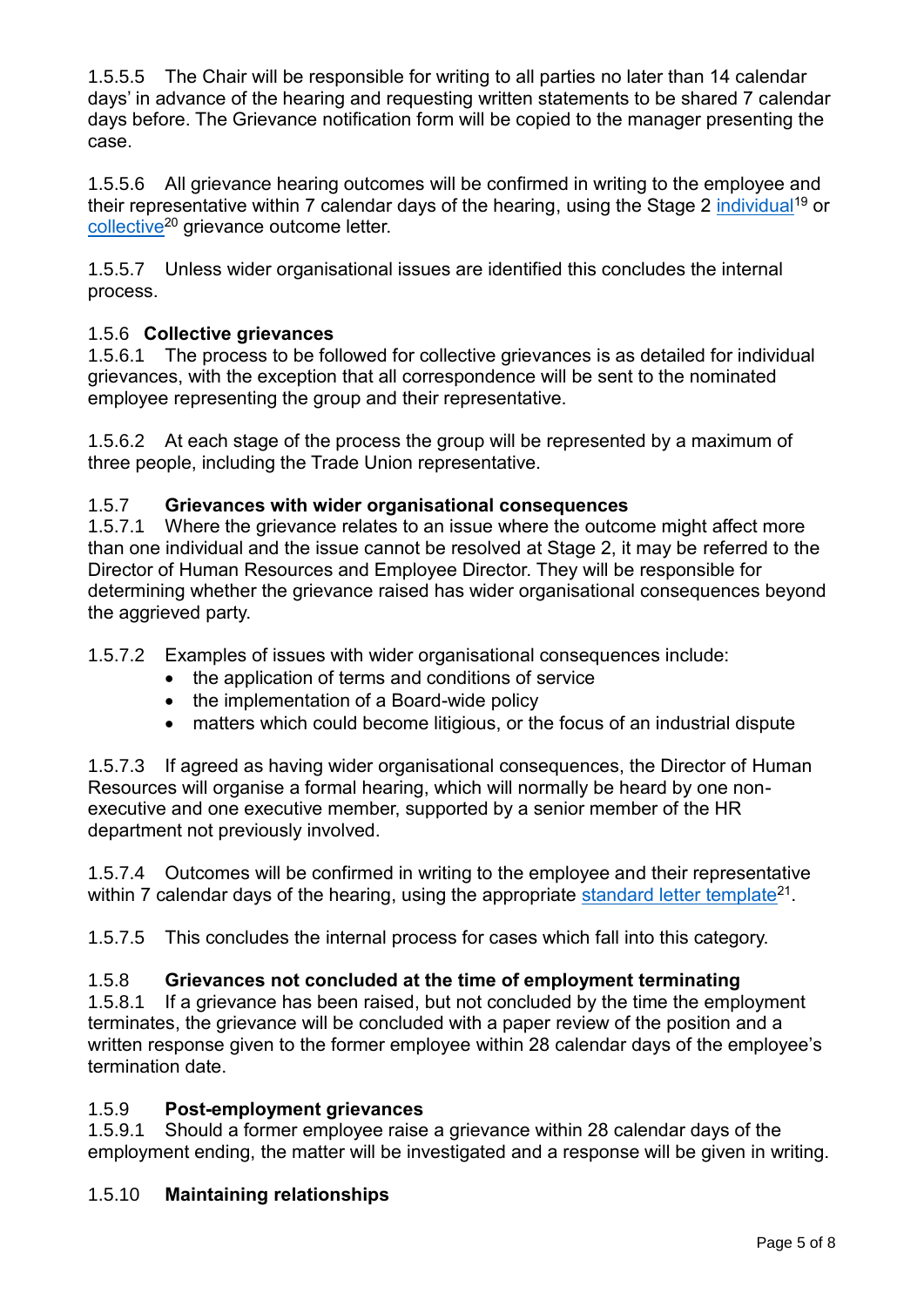1.5.10.1 It is recognised that working relationships can become strained as a result of the grievance procedure. These can be improved by accessing a supported conversation and / or mediation. Read the [Guide to supported conversations and mediation](https://workforce.nhs.scot/supporting-documents/guides/guide-to-supported-conversations-and-mediation/) <sup>22</sup>.

# 1.5.11 **Grievances / bullying and harassment complaints**

1.5.11.1 Where an employee raises a further grievance or bullying and harassment complaint during consideration of a grievance, the grievance process may be temporarily suspended in order to deal with the grievance or complaint. Where the grievances and / or complaint are related, it may be appropriate to deal with both issues concurrently.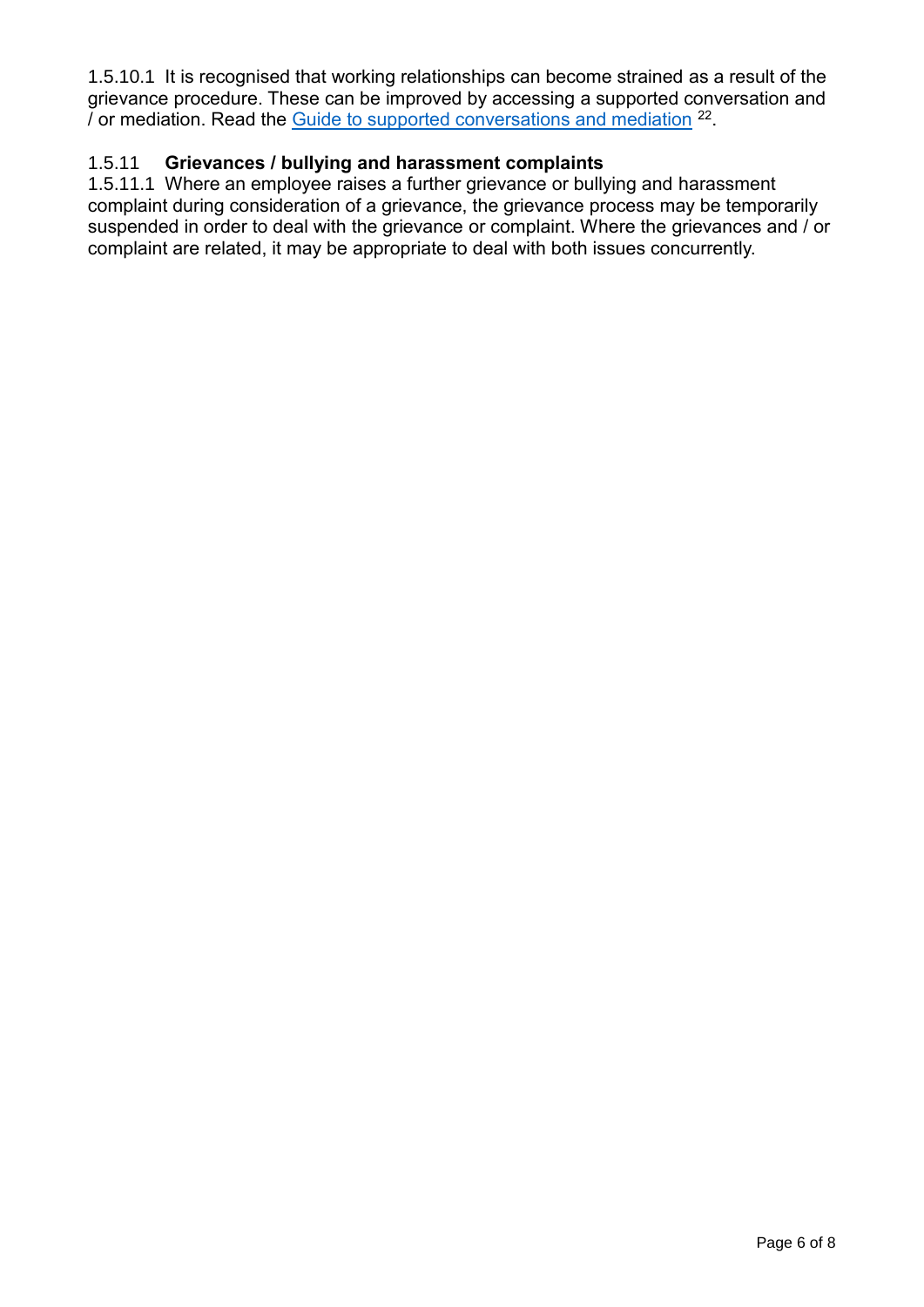#### **References**

<sup>1</sup> NHSScotland Workforce Bullying and Harassment Policy <https://workforce.nhs.scot/policies/bullying-and-harassment-policy-overview/>

<sup>2</sup> Public Sector Equality Duty <https://workforce.nhs.scot/about/principles-and-values/>

<sup>3</sup> Equality Act 2010 <https://www.legislation.gov.uk/ukpga/2010/15/contents>

<sup>4</sup>Roles and responsibilities <https://workforce.nhs.scot/about/roles-and-responsibilities/>

<sup>5</sup>Grievance Policy: flowchart [https://workforce.nhs.scot/media/k0yb51u3/nhsscotland-workforce-grievance-policy](https://workforce.nhs.scot/media/k0yb51u3/nhsscotland-workforce-grievance-policy-flowchart.pdf)[flowchart.pdf](https://workforce.nhs.scot/media/k0yb51u3/nhsscotland-workforce-grievance-policy-flowchart.pdf)

<sup>6</sup> Grievance Policy: Early Resolution individual grievance acknowledgement letter [https://workforce.nhs.scot/supporting-documents/letter-template/grievance-policy-early](https://workforce.nhs.scot/supporting-documents/letter-template/grievance-policy-early-resolution-individual-grievance-acknowledgement-letter/)[resolution-individual-grievance-acknowledgement-letter/](https://workforce.nhs.scot/supporting-documents/letter-template/grievance-policy-early-resolution-individual-grievance-acknowledgement-letter/)

<sup>7</sup> Grievance Policy: Early Resolution collective grievance acknowledgement letter [https://workforce.nhs.scot/supporting-documents/letter-template/grievance-policy-early](https://workforce.nhs.scot/supporting-documents/letter-template/grievance-policy-early-resolution-collective-grievance-acknowledgement-letter/)[resolution-collective-grievance-acknowledgement-letter/](https://workforce.nhs.scot/supporting-documents/letter-template/grievance-policy-early-resolution-collective-grievance-acknowledgement-letter/)

<sup>8</sup> Grievance Policy: Early Resolution individual grievance outcome letter [https://workforce.nhs.scot/supporting-documents/letter-template/grievance-policy-early](https://workforce.nhs.scot/supporting-documents/letter-template/grievance-policy-early-resolution-individual-outcome-letter/)[resolution-individual-outcome-letter/](https://workforce.nhs.scot/supporting-documents/letter-template/grievance-policy-early-resolution-individual-outcome-letter/)

<sup>9</sup> Grievance Policy: Early Resolution collective grievance outcome letter [https://workforce.nhs.scot/supporting-documents/letter-template/grievance-policy-early](https://workforce.nhs.scot/supporting-documents/letter-template/grievance-policy-early-resolution-collective-grievance-outcome-letter/)[resolution-collective-grievance-outcome-letter/](https://workforce.nhs.scot/supporting-documents/letter-template/grievance-policy-early-resolution-collective-grievance-outcome-letter/)

<sup>10</sup> Grievance Policy: Stage 1 individual grievance notification form [https://workforce.nhs.scot/supporting-documents/form/grievance-policy-stage-1-individual](https://workforce.nhs.scot/supporting-documents/form/grievance-policy-stage-1-individual-grievance-notification-form/)[grievance-notification-form/](https://workforce.nhs.scot/supporting-documents/form/grievance-policy-stage-1-individual-grievance-notification-form/)

<sup>11</sup> Grievance Policy: Stage 1 collective grievance notification form [https://workforce.nhs.scot/supporting-documents/form/grievance-policy-stage-1-collective](https://workforce.nhs.scot/supporting-documents/form/grievance-policy-stage-1-collective-grievance-notification-form/)[grievance-notification-form/](https://workforce.nhs.scot/supporting-documents/form/grievance-policy-stage-1-collective-grievance-notification-form/)

<sup>12</sup> NHSScotland Workforce Policies Investigation Process <https://workforce.nhs.scot/policies/workforce-policies-investigation-process-overview/>

<sup>13</sup> Grievance Policy: Stage 1 individual grievance acknowledgement letter [https://workforce.nhs.scot/supporting-documents/letter-template/grievance-policy-stage-1](https://workforce.nhs.scot/supporting-documents/letter-template/grievance-policy-stage-1-individual-grievance-acknowledgement-letter/) [individual-grievance-acknowledgement-letter/](https://workforce.nhs.scot/supporting-documents/letter-template/grievance-policy-stage-1-individual-grievance-acknowledgement-letter/)

<sup>14</sup> Grievance Policy: Stage 1 collective grievance acknowledgement letter [https://workforce.nhs.scot/supporting-documents/letter-template/grievance-policy-stage-1](https://workforce.nhs.scot/supporting-documents/letter-template/grievance-policy-stage-1-collective-grievance-acknowledgement-letter/) [collective-grievance-acknowledgement-letter/](https://workforce.nhs.scot/supporting-documents/letter-template/grievance-policy-stage-1-collective-grievance-acknowledgement-letter/)